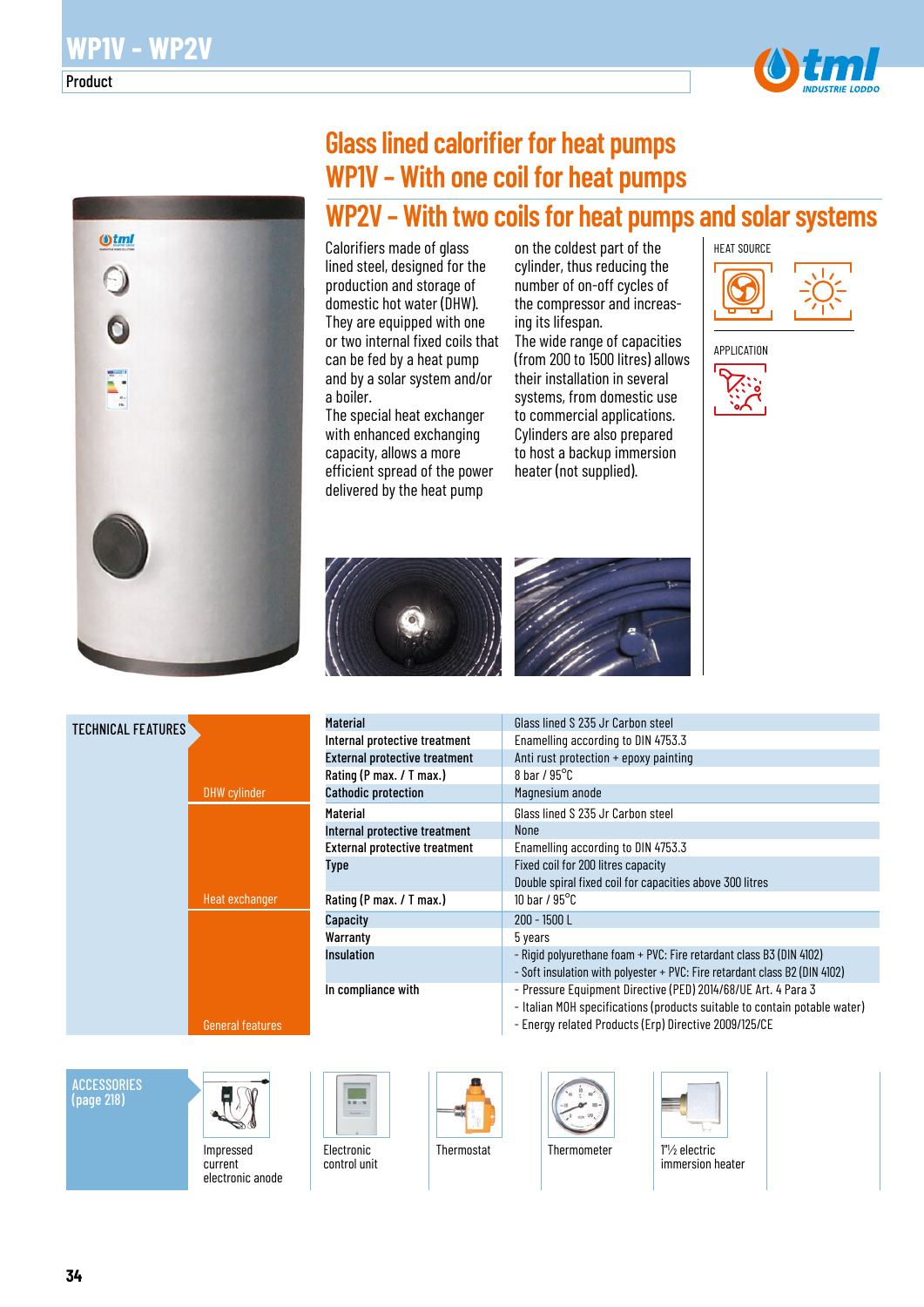



## **WP1V - Hard insulation with rigid polyurethane foam and PVC jacket**

| <b>CODE</b>         | <b>INSULATION</b><br>THICK. (mm) | ErP<br><b>CLASS</b> | <b>HEAT LOSS S</b><br>(W) | <b>REAL</b><br>CAPACITY (L) | <b>HEAT EXCHANGER</b><br>$(m^2) / (L)^*$ |
|---------------------|----------------------------------|---------------------|---------------------------|-----------------------------|------------------------------------------|
| <b>WP1V 00200 R</b> | 50                               | B                   | 56,7                      | 189,8                       | 2,10/20,6                                |
| WP1V 00300 R        | 50                               | B                   | 69.2                      | 290,3                       | 3,50/34,3                                |
| WP1V 00400 R        | 50                               | B                   | 73,0                      | 414.9                       | 4.50 / 44.1                              |
| WP1V 00500 R        | 50                               | B                   | 81,6                      | 500,3                       | 5.70 / 55.9                              |
| <b>WP1V 00600 R</b> | 50                               | B                   | 90,2                      | 585,7                       | 5,70/55,9                                |
| WP1V 00800 R        | 100                              | C                   | 106,6                     | 749,8                       | 6,00/58,8                                |
| WP1V 01000 R        | 100 <sub>1</sub>                 | C                   | 110,5                     | 931,5                       | 6,00/58,8                                |
| WP1V 01500 R        | 100                              | C                   | 133                       | 1474.3                      | 7,50 / 73,5                              |

### **WP1V - Soft insulation with polyester and PVC jacket**

| CODE                | <b>INSULATION</b><br>THICK. (mm) | FrP.<br>CLASS | <b>HEAT LOSS S</b><br>(W) | <b>REAL</b><br>CAPACITY (L) | <b>HEAT EXCHANGER</b><br>$(m2)/(L)*$ |
|---------------------|----------------------------------|---------------|---------------------------|-----------------------------|--------------------------------------|
| <b>WP1V 00800 F</b> | 130                              | C             | 126,6                     | 749.8                       | 6.00 / 58.8                          |
| <b>WP1V 01000 F</b> | 130                              | r<br>u        | 138,4                     | 931,5                       | 6.00 / 58.8                          |
| <b>WP1V 01500 F</b> | 130                              | C             | 168,3                     | 1474.3                      | 7.50 / 73.5                          |



### **WP2V - Hard insulation with rigid polyurethane foam and PVC jacket**

| <b>CODE</b>         | <b>INSULATION</b><br>THICK. (mm) | ErP<br><b>CLASS</b> | <b>HEAT LOSS S</b><br>(W) | <b>REAL</b><br>CAPACITY (L) | <b>LOWER HEAT</b><br>EXCHANGER $(m^2) / (L)^*$ | <b>UPPER HEAT</b><br>EXCHANGER $(m2)/(L)$ <sup>*</sup> |
|---------------------|----------------------------------|---------------------|---------------------------|-----------------------------|------------------------------------------------|--------------------------------------------------------|
| <b>WP2V 00300 R</b> | 50                               | B                   | 69,2                      | 290,3                       | 1,00/9,8                                       | 2,40 / 23,5                                            |
| WP2V 00400 R        | 50                               | B                   | 73,0                      | 414.9                       | 1.20 / 11.8                                    | 3,00/29.4                                              |
| WP2V 00500 R        | 50                               | B                   | 81,6                      | 500,3                       | 1,50/14,7                                      | 4,20/41,2                                              |
| WP2V 00600 R        | 50                               | B                   | 90.2                      | 585.7                       | 2,00/19.6                                      | 5.00 / 49.0                                            |
| <b>WP2V 00800 R</b> | 100                              | C                   | 106,6                     | 749.8                       | 2.00 / 19.6                                    | 5.20 / 51.0                                            |
| WP2V 01000 R        | 100                              | C                   | 110,5                     | 931,5                       | 3,30 / 32,3                                    | 6.00 / 58.8                                            |
| <b>WP2V 01500 R</b> | 100                              | C                   | 133                       | 1474.3                      | 3,60/35,3                                      | 7,50 / 73,5                                            |

## **WP2V - Soft insulation with polyester and PVC jacket**

| CODE                | INSULATION<br>THICK. (mm) CLASS | <b>FrP</b> | <b>HEAT LOSS S</b><br>(W) | <b>REAL</b><br>CAPACITY (L) | <b>LOWER HEAT</b><br>EXCHANGER $(m^2) / (L)^*$ | <b>UPPER HEAT</b><br>EXCHANGER $(m2) / (L)$ <sup>*</sup> |
|---------------------|---------------------------------|------------|---------------------------|-----------------------------|------------------------------------------------|----------------------------------------------------------|
| <b>WP2V 00800 F</b> | 130                             | C          | 126,6                     | 749.8                       | 2.00 / 19.6                                    | 5.20 / 51.0                                              |
| WP2V 01000 F        | 130                             | r<br>u     | 138,4                     | 931,5                       | 3.30 / 32.3                                    | 6,00/58,8                                                |
| <b>WP2V 01500 F</b> | 130                             | C          | 168,3                     | 1474.3                      | 3,60/35,3                                      | 7,50 / 73,5                                              |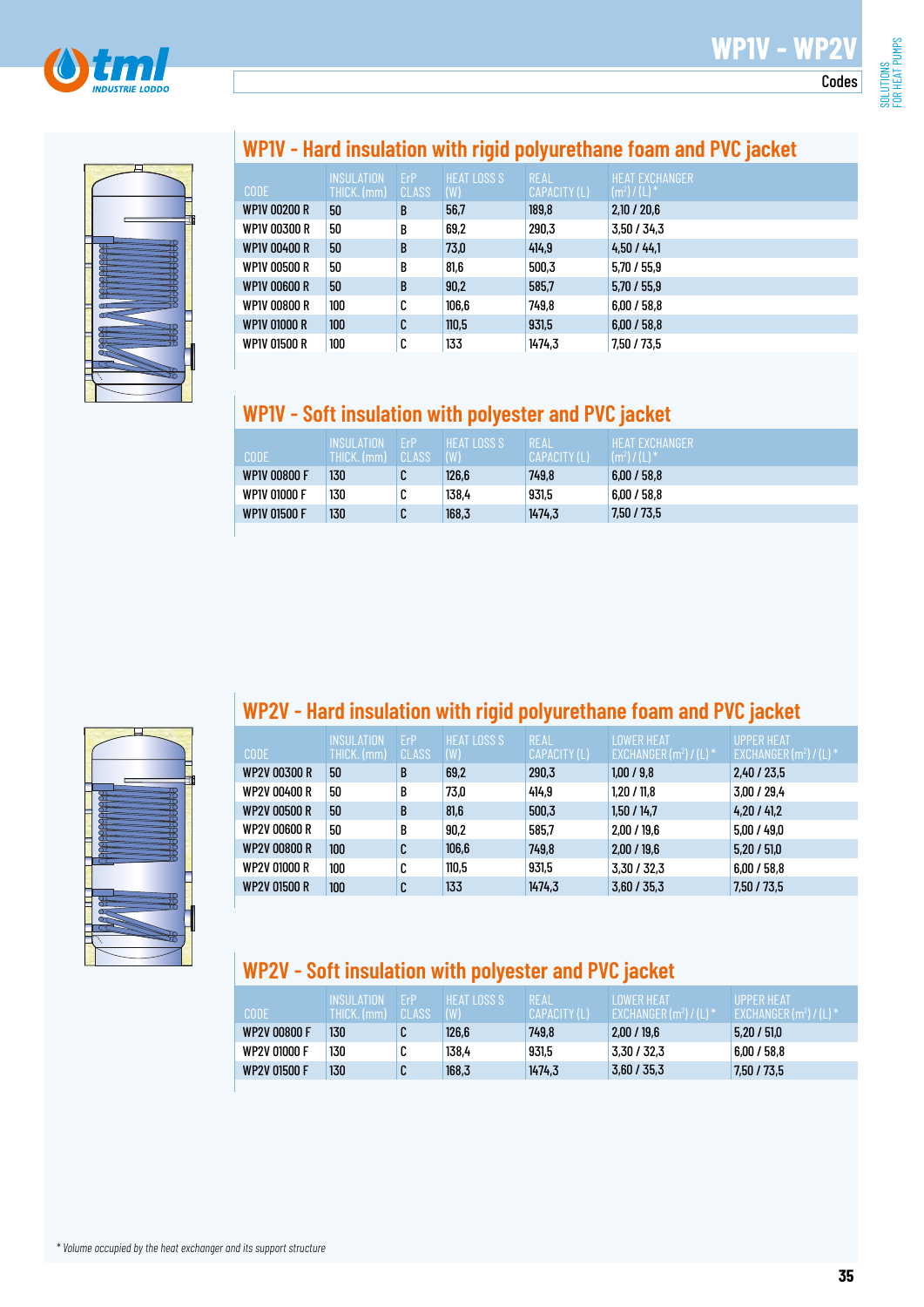



|                     | <b>DIMENSIONS (mm)</b> |      | $Ø$ EXT $**$     |       | <b>HEAT EXCHANGER</b> | <b>WEIGHT</b> |
|---------------------|------------------------|------|------------------|-------|-----------------------|---------------|
| <b>MODEL</b>        |                        |      | (Hard/Soft ins.) | $R^*$ | $(m^2)$               | (kg)          |
| <b>WP1V 00200 R</b> | 450                    | 1320 | 550              | 1440  | $2,10***$             | 78            |
| WP1V 00300 R        | 500                    | 1610 | 600              | 1730  | 3,50                  | 110           |
| WP1V 00400 R        | 650                    | 1410 | 750              | 1610  | 4,50                  | 133           |
| <b>WP1V 00500 R</b> | 650                    | 1660 | 750              | 1835  | 5,70                  | 159           |
| <b>WP1V 00600 R</b> | 650                    | 1910 | 750              | 2065  | 5,70                  | 167           |
| WP1V 00800_         | 790                    | 1750 | 990/1050         | 1745  | 6,00                  | 215           |
| WP1V 01000_         | 790                    | 2110 | 990/1050         | 2095  | 6,00                  | 251           |
| WP1V 01500_         | 1000                   | 2115 | 1200/1260        | 2145  | 7.50                  | 383           |

*\* For capacities from 200 to 600 litres, the tilt height refers to the insulated cylinder* 

*\*\* The insulation is removable except for models from 200 to 600 litres*

*\*\*\* Fixed single spiral coil*

|                     | <b>HEIGHTS (mm)</b> |     |     |     |     |      | NS (GAS)<br>rion |      |      |      |                               |                               |               |               |                   |                   |         |
|---------------------|---------------------|-----|-----|-----|-----|------|------------------|------|------|------|-------------------------------|-------------------------------|---------------|---------------|-------------------|-------------------|---------|
| <b>MODEL</b>        |                     | в   |     |     |     |      |                  |      |      |      |                               | $\Omega$                      |               |               | ТU                |                   |         |
| <b>WP1V 00200 R</b> | 95                  | 187 | 262 | 342 | 623 | 623  | 743              | 1077 | 953  | 1087 | 1 <sup>n</sup> /4             | ľ"                            | $\frac{1}{2}$ | $\frac{1}{2}$ | ľ"                | 1 <sup>n</sup> /2 | 120/180 |
| <b>WP1V 00300 R</b> | 120                 | 210 | 300 | 320 | 495 | 780  | 925              | 1110 | 1160 | 1365 | $1^{\prime\prime}/4$          | $1''\frac{1}{4}$              | 1/2''         | $\frac{1}{2}$ | 1"                | 1 <sup>n</sup> /2 | 120/180 |
| <b>WP1V 00400 R</b> | 145                 | 240 | 310 | 340 | 525 | 680  | 870              | 1005 | 1030 | 1140 | 1 <sup>n</sup> /4             | $1''\frac{1}{4}$              | $\frac{1}{2}$ | $\frac{1}{2}$ | 1"                | 1 <sup>n</sup> /2 | 120/180 |
| <b>WP1V 00500 R</b> | 145                 | 240 | 310 | 350 | 570 | 810  | 1020             | 1250 | 1280 | 1390 | 1 <sup>n</sup> / <sub>4</sub> | 1 <sup>n</sup> / <sub>4</sub> | 1/2''         | $\frac{1}{2}$ | 111               | 1 <sup>n</sup> /2 | 120/180 |
| <b>WP1V 00600 R</b> | 145                 | 240 | 310 | 390 | 605 | 930  | 1070             | 1250 | 1510 | 1640 | 1 <sup>n</sup> /4             | 1''/4                         | 1/2''         | $\frac{1}{2}$ | $1^{\text{II}}$   | 1 <sup>n</sup> /2 | 120/180 |
| WP1V 00800          | 150                 | 275 | 345 | 405 | 620 | 840  | 1000             | 1170 | 1310 | 1425 | $1^{\prime\prime}/\mu$        | $1^{\prime\prime}/4$          | $\frac{1}{2}$ | 1"            | 1 <sup>n</sup> /2 | 1 <sup>n</sup> /2 | 120/180 |
| WP1V 01000_         | 150                 | 275 | 345 | 475 | 750 | 1000 | 1120             | 1275 | 1615 | 1770 | 1 <sup>n</sup> /4             | 1 <sup>n</sup> / <sub>4</sub> | 1/2''         | ı"            | 1 <sup>n</sup> /2 | 1 <sup>n</sup> /2 | 120/180 |
| WP1V 01500_         | 230                 | 345 | 475 | 535 | 805 | 1030 | 1165             | 1325 | 1600 | 1740 | 1 <sup>n</sup> /4             | $1''\frac{1}{4}$              | $\frac{1}{2}$ | 1"            | יימ               | 1 <sup>n</sup> /2 | 220/290 |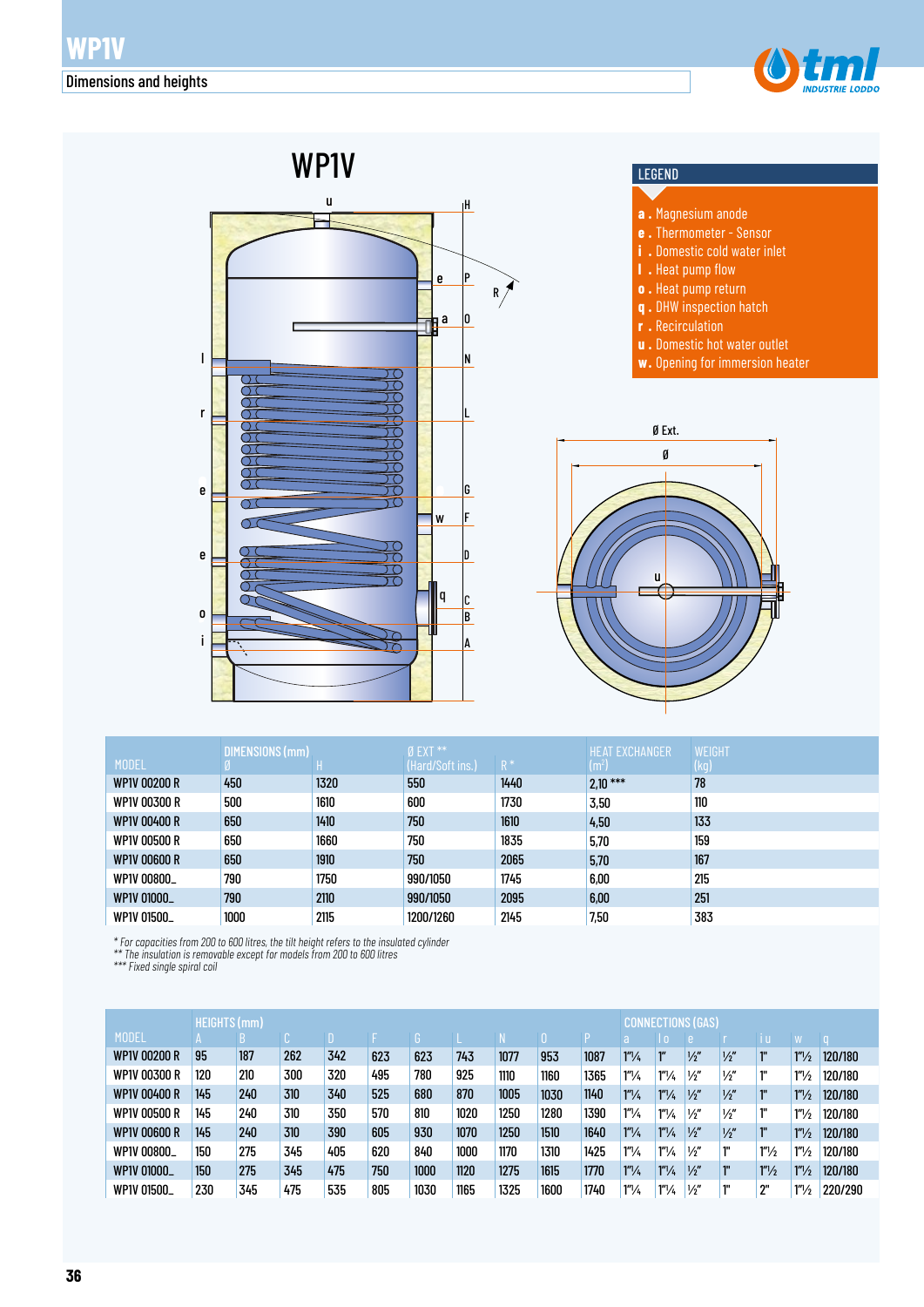

**WP1V**

#### System layout

*Disclaimer: this layout is purely indicative. It does not replace consultant's design*

FOR HEAT PUMPS

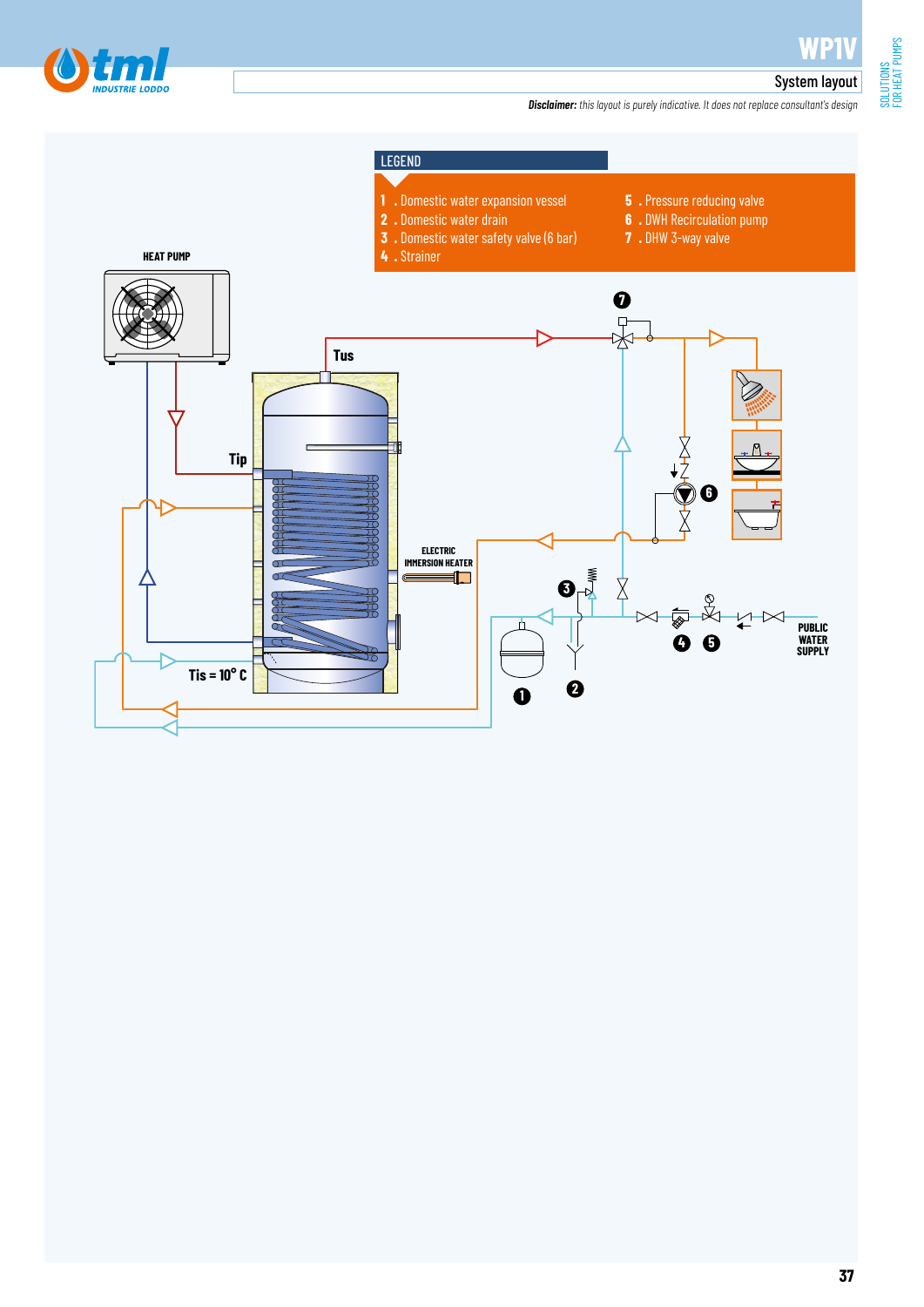

|                                | <b>MODEL</b>                            | <b>WP1V 00200R</b> |                          |      |      | <b>WP1V 00300R</b>       |                          |      |      | <b>WP1V 00400R</b>       |                          |      |      |  |
|--------------------------------|-----------------------------------------|--------------------|--------------------------|------|------|--------------------------|--------------------------|------|------|--------------------------|--------------------------|------|------|--|
|                                | HEAT EXCHANGER $(m^2)$ [L] <sup>1</sup> | 2,1[14,9]          |                          |      |      | 3,5[24,9]                |                          |      |      | 4,5[32,0]                |                          |      |      |  |
|                                | PRIMARY FLOW $(m^3/h)$                  | $\overline{2}$     |                          |      |      | 2                        |                          |      |      | 3                        |                          |      |      |  |
|                                | PRIMARY TEMP. (°C)                      | 50                 | 60                       | 70   | 80   | 50                       | 60                       | 70   | 80   | 50                       | 60                       | 70   | 80   |  |
|                                | LITRES 10' (L/10') <sup>2</sup>         | 216                | 266                      | 370  | 412  | 295                      | 366                      | 505  | 564  | 428                      | 525                      | 727  | 808  |  |
|                                | LITRES FIRST HOUR <sup>2</sup>          | 593                | 892                      | 1215 | 1466 | 866                      | 1295                     | 1744 | 2099 | 1187                     | 1769                     | 2393 | 2875 |  |
| DHW FROM<br>10 TO 45 °C        | CONTINUOUS DRAW (L) 3                   | 476                | 791                      | 1067 | 1332 | 722                      | 1173                     | 1565 | 1938 | 960                      | 1572                     | 2104 | 2612 |  |
|                                | POWER (kW)                              | 19                 | 32                       | 43   | 54   | 29                       | 48                       | 64   | 79   | 39                       | 64                       | 86   | 106  |  |
|                                | PREHEATING <sup>3</sup> (min)           | 21                 | 12                       | 9    | 7    | 19                       | $\mathbf{n}$             | 8    | 6    | 21                       | 12                       | 9    | 7    |  |
|                                | LITRES 10' (L/10') <sup>2</sup>         | $\overline{a}$     | $\overline{\phantom{a}}$ | 227  | 261  | $\overline{\phantom{0}}$ | -                        | 310  | 359  | $\overline{\phantom{a}}$ | $\overline{\phantom{0}}$ | 449  | 515  |  |
|                                | LITRES FIRST HOUR <sup>2</sup>          |                    | $\overline{\phantom{a}}$ | 659  | 864  | $\overline{\phantom{a}}$ | -                        | 961  | 1253 | $\overline{a}$           | $\overline{\phantom{0}}$ | 1316 | 1712 |  |
| <b>DHW FROM</b><br>10 TO 60 °C | CONTINUOUS DRAW (L) 3                   | $\overline{a}$     |                          | 546  | 761  | $\overline{\phantom{0}}$ |                          | 822  | 1130 |                          | $\overline{\phantom{0}}$ | 1095 | 1512 |  |
|                                | POWER (kW)                              |                    | $\overline{\phantom{a}}$ | 32   | 44   | $\overline{a}$           | $\overline{\phantom{0}}$ | 48   | 66   |                          | $\overline{\phantom{0}}$ | 63.7 | 87.9 |  |
|                                | PREHEATING <sup>3</sup> (min)           | $\overline{a}$     | $\overline{\phantom{0}}$ | 18   | 13   | $\overline{\phantom{0}}$ |                          | 16   | 12   | $\overline{\phantom{0}}$ | $\overline{\phantom{0}}$ | 18   | 13   |  |
|                                | NL <sup>4</sup>                         | 5                  |                          |      |      | $\mathbf{1}$             |                          |      |      | 20                       |                          |      |      |  |

| DHW FROM<br>10 TO 60 °C         | CONTINUOUS DRAW (L) <sup>3</sup>                  |                          |                          | 546         | 761   | $\overline{a}$           | $\overline{a}$               | 822  | 1130          |                              | $\overline{\phantom{0}}$ | 1095 | 1512 |
|---------------------------------|---------------------------------------------------|--------------------------|--------------------------|-------------|-------|--------------------------|------------------------------|------|---------------|------------------------------|--------------------------|------|------|
|                                 | POWER (kW)                                        | L,                       |                          | 32          | 44    | $\overline{\phantom{a}}$ |                              | 48   | 66            | $\qquad \qquad \blacksquare$ |                          | 63,7 | 87,9 |
|                                 | PREHEATING <sup>3</sup> (min)                     | $\blacksquare$           | $\overline{\phantom{a}}$ | 18          | 13    | $\overline{\phantom{a}}$ | $\overline{a}$               | 16   | 12            |                              |                          | 18   | 13   |
|                                 | NL <sup>4</sup>                                   | 5                        |                          |             |       | $11\,$                   |                              |      |               | 20                           |                          |      |      |
|                                 |                                                   |                          |                          |             |       |                          |                              |      |               |                              |                          |      |      |
|                                 |                                                   |                          |                          |             |       |                          |                              |      |               |                              |                          |      |      |
|                                 | <b>MODEL</b>                                      | <b>WP1V 00500R</b>       |                          |             |       | <b>WP1V 00600R</b>       |                              |      |               | <b>WP1V 00800_</b>           |                          |      |      |
|                                 | HEAT EXCHANGER (m <sup>2</sup> ) [L] <sup>1</sup> | 5,7 [40,5]               |                          |             |       | 5,7 [40,5]               |                              |      |               | 6,0[42,6]                    |                          |      |      |
|                                 | PRIMARY FLOW (m3/h)                               | 3                        |                          |             |       | $\mathbf 3$              |                              |      |               | $\overline{3}$               |                          |      |      |
|                                 | PRIMARY TEMP. (°C)                                | 50                       | 60                       | 70          | 80    | 50                       | 60                           | 70   | 80            | 50                           | 60                       | 70   | 80   |
|                                 | LITRES 10' (L/10') <sup>2</sup>                   | 577                      | 690                      | 956         | 1049  | 658                      | 771                          | 1072 | 1165          | 902                          | 1018                     | 1424 | 1520 |
|                                 | LITRES FIRST HOUR <sup>2</sup>                    | 1489                     | 2167                     | 2922        | 3479  | 1571                     | 2247                         | 3037 | 3595          | 1851                         | 2548                     | 3458 | 4032 |
| <b>DHW FROM<br/>10 TD 45 °C</b> | CONTINUOUS DRAW (L) 3                             | 1153                     | 1866                     | 2483        | 3070  | 1153                     | 1865                         | 2482 | 3070          | 1198                         | 1933                     | 2569 | 3173 |
|                                 | POWER (kW)                                        | 47                       | 76                       | 101         | 125   | 47                       | 76                           | 101  | 125           | 49                           | 79                       | 105  | 129  |
|                                 | PREHEATING <sup>3</sup> (min)                     | 26                       | 15                       | $\mathbf l$ | 9     | 32                       | 19                           | 14   | $\mathbf{11}$ | 47                           | 27                       | 20   | 16   |
|                                 | LITRES 10' (L/10') <sup>2</sup>                   | $\overline{\phantom{a}}$ | $\overline{\phantom{0}}$ | 602         | 679   | $\overline{\phantom{a}}$ | $\qquad \qquad \blacksquare$ | 683  | 760           | $\overline{\phantom{a}}$     | $\overline{a}$           | 928  | 1007 |
|                                 | LITRES FIRST HOUR <sup>2</sup>                    |                          |                          | 1640        | 2101  | $\blacksquare$           | $\overline{\phantom{m}}$     | 1721 | 2182          | ÷,                           | $\overline{\phantom{0}}$ | 2005 | 2480 |
|                                 | CONTINUOUS DRAW (L) 3                             | $\overline{\phantom{a}}$ | $\overline{\phantom{a}}$ | 1311        | 1796  | $\overline{\phantom{a}}$ | $\overline{\phantom{a}}$     | 1311 | 1796          | $\overline{\phantom{a}}$     | $\overline{\phantom{a}}$ | 1361 | 1861 |
| DHW FROM<br>10 TD 60 °C         | POWER (kW)                                        | $\overline{a}$           | $\overline{\phantom{0}}$ | 76,2        | 104,5 | $\overline{\phantom{a}}$ | $\qquad \qquad \blacksquare$ | 76   | 104           | $\overline{\phantom{a}}$     | $\overline{\phantom{a}}$ | 79   | 108  |
|                                 | PREHEATING <sup>3</sup> (min)                     |                          | $\overline{\phantom{0}}$ | 23          | 16    |                          | $\overline{\phantom{a}}$     | 28   | 19            |                              | $\overline{a}$           | 40   | 28   |
|                                 | NL <sup>4</sup>                                   | 30                       |                          |             |       | 34                       |                              |      |               | 44                           |                          |      |      |
|                                 |                                                   |                          |                          |             |       |                          |                              |      |               |                              |                          |      |      |
|                                 |                                                   |                          |                          |             |       |                          |                              |      |               |                              |                          |      |      |
|                                 | <b>MODEL</b>                                      | <b>WP1V 01000_</b>       |                          |             |       | <b>WP1V 01500.</b>       |                              |      |               |                              |                          |      |      |
|                                 | HEAT EXCHANGER (m <sup>2</sup> ) [L] <sup>1</sup> | 6,0[42,6]                |                          |             |       | 7,5[53,3]                |                              |      |               |                              |                          |      |      |
|                                 | PRIMARY FLOW (m3/h)                               | $\overline{3}$           |                          |             |       | 4                        |                              |      |               |                              |                          |      |      |
|                                 | PRIMARY TEMP. (°C)                                | 50                       | 60                       | 70          | 80    | 50                       | 60                           | 70   | 80            |                              |                          |      |      |
|                                 | LITRES 10' (L/10') 2                              | 1075                     | 1191                     | 1671        | 1767  | 1642                     | 1791                         | 2520 | 2643          |                              |                          |      |      |
|                                 | LITRES FIRST HOUR <sup>2</sup>                    | 2023                     | 2721                     | 3704        | 4278  | 2846                     | 3741                         | 5118 | 5856          |                              |                          |      |      |
| DHW FROM<br>10 TO 45 °C         | CONTINUOUS DRAW (L) 3                             | 1198                     | 1933                     | 2568        | 3173  | 1522                     | 2464                         | 3281 | 4058          |                              |                          |      |      |
|                                 | POWER (kW)                                        | 49                       | 79                       | 105         | 129   | 62                       | 100                          | 134  | 165           |                              |                          |      |      |
|                                 | PRFHFATING $3$ (min)                              | 58                       | 34                       | 24          | 19    | 71                       | 41                           | 30   | 24            |                              |                          |      |      |

|                         | <b>MODEL</b>                                      | <b>WP1V 01000_</b>       |      |      |       | <b>WP1V 01500_</b>       |                          |       |       |  |  |
|-------------------------|---------------------------------------------------|--------------------------|------|------|-------|--------------------------|--------------------------|-------|-------|--|--|
|                         | HEAT EXCHANGER (m <sup>2</sup> ) [L] <sup>1</sup> | 6,0[42,6]                |      |      |       | 7,5[53,3]                |                          |       |       |  |  |
|                         | PRIMARY FLOW (m <sup>3</sup> /h)                  | 3                        |      |      |       | 4                        |                          |       |       |  |  |
|                         | PRIMARY TEMP. (°C)                                | 50                       | 60   | 70   | 80    | 50                       | 60                       | 70    | 80    |  |  |
|                         | LITRES 10' (L/10') 2                              | 1075                     | 1191 | 1671 | 1767  | 1642                     | 1791                     | 2520  | 2643  |  |  |
|                         | LITRES FIRST HOUR <sup>2</sup>                    | 2023                     | 2721 | 3704 | 4278  | 2846                     | 3741                     | 5118  | 5856  |  |  |
| DHW FROM<br>10 TD 45 °C | CONTINUOUS DRAW (L) 3                             | 1198                     | 1933 | 2568 | 3173  | 1522                     | 2464                     | 3281  | 4058  |  |  |
|                         | POWER (kW)                                        | 49                       | 79   | 105  | 129   | 62                       | 100                      | 134   | 165   |  |  |
|                         | PREHEATING <sup>3</sup> (min)                     | 58                       | 34   | 24   | 19    | 71                       | 41                       | 30    | 24    |  |  |
|                         | LITRES 10' (L/10') <sup>2</sup>                   |                          | Ξ.   | 1100 | 1180  | $\overline{\phantom{a}}$ | Ξ.                       | 1675  | 1776  |  |  |
|                         | LITRES FIRST HOUR <sup>2</sup>                    |                          | ۰.   | 2178 | 2653  | $\overline{\phantom{a}}$ | $\overline{\phantom{a}}$ | 3045  | 3655  |  |  |
| DHW FROM<br>10 TO 60 °C | CONTINUOUS DRAW (L) $3$                           |                          | ۰    | 1361 | 1861  | $\blacksquare$           | ٠                        | 1731  | 2373  |  |  |
|                         | POWER (kW)                                        |                          | ٠    | 79,2 | 108,2 | $\overline{\phantom{a}}$ | -                        | 100.7 | 138,0 |  |  |
|                         | PREHEATING <sup>3</sup> (min)                     | $\overline{\phantom{0}}$ |      | 50   | 35    | ٠                        | -                        | 61    | 43    |  |  |
|                         | NL <sup>4</sup>                                   | 53                       |      |      |       | 86                       |                          |       |       |  |  |

*(1) Volume of fluid contained in the heat exchanger*

*(2) Obtainable with pre-heated cylinder (at 45 °C with primary side set at 50 or 60 °C and pre-heated at 60 °C in the other cases) and a running heat source (3) With a proper power heat source generator*

*(4) Primary side 80 °C - Secondary side 10-45 °C*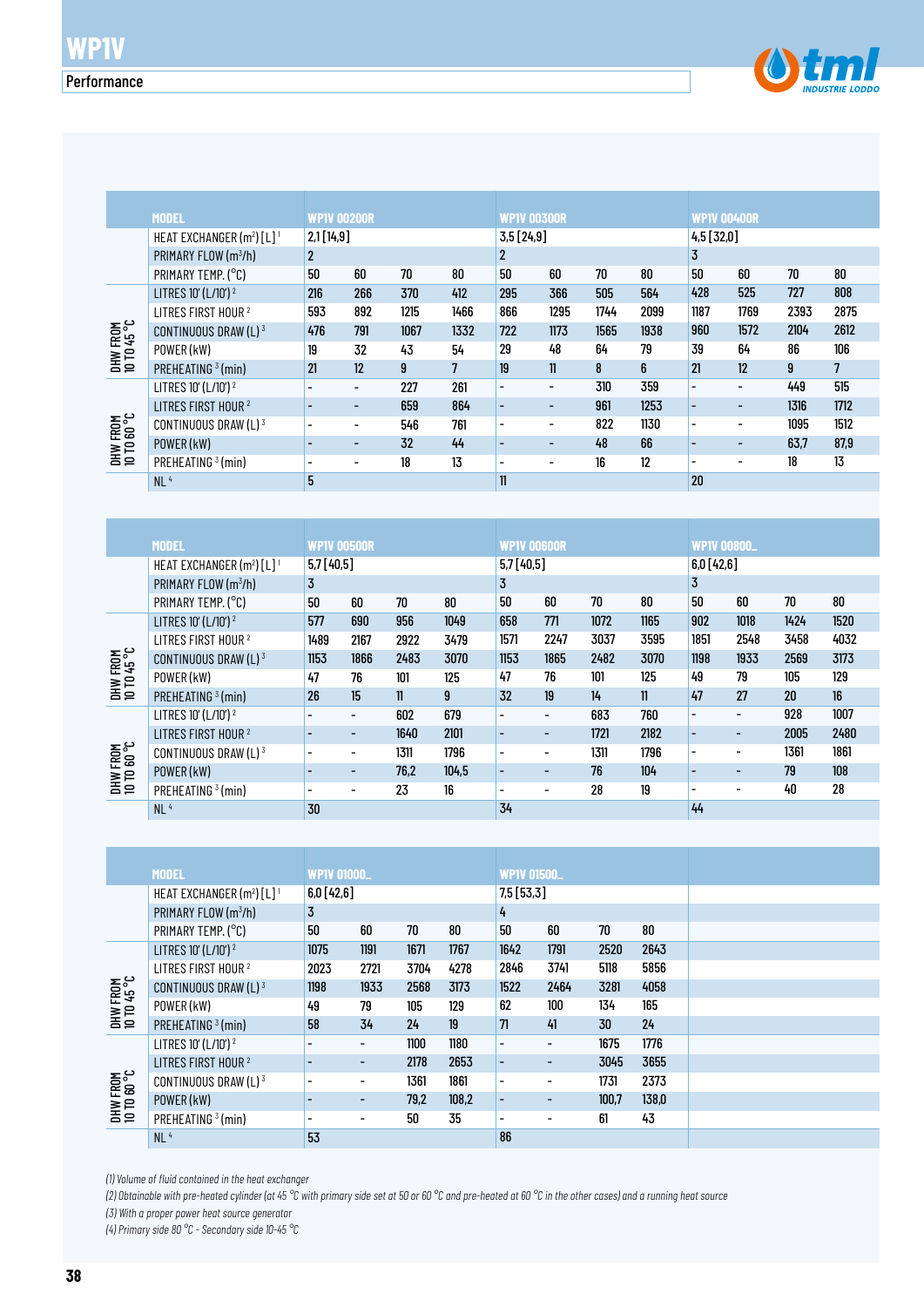FOR HEAT PUMPS



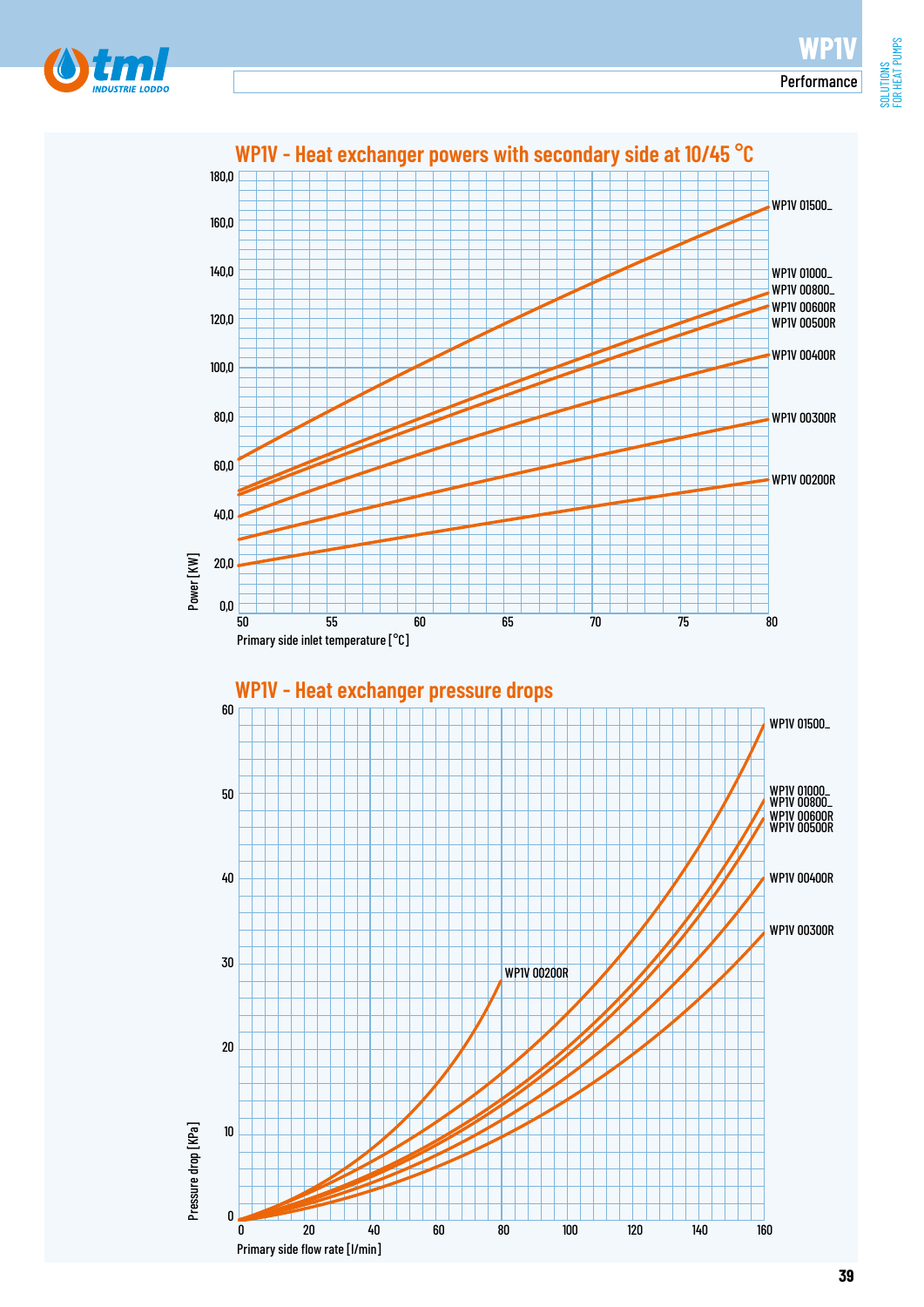



|                     | DIMENSIONS (mm) |      | Ø EXT **         |       | <b>LOWER HEAT</b> | <b>UPPER HEAT</b> | WEIGHT |
|---------------------|-----------------|------|------------------|-------|-------------------|-------------------|--------|
| <b>MODEL</b>        |                 |      | (Hard/Soft ins.) | $R^*$ | EXCHANGER $(m2)$  | EXCHANGER $(m2)$  | (kg)   |
| <b>WP2V 00300 R</b> | 500             | 1610 | 600              | 1730  | 1,00              | 2,40              | 108    |
| WP2V 00400 R        | 650             | 1410 | 750              | 1610  | 1,20              | 3,00              | 128    |
| <b>WP2V 00500 R</b> | 650             | 1660 | 750              | 1835  | 1,50              | 4.20              | 159    |
| <b>WP2V 00600 R</b> | 650             | 1910 | 750              | 2065  | 2,00              | 5,00              | 188    |
| WP2V 00800_         | 790             | 1750 | 990/1050         | 1745  | 2,00              | 5,20              | 234    |
| WP2V 01000_         | 790             | 2110 | 990/1050         | 2095  | 3,30              | 6.00              | 285    |
| WP2V 01500_         | 1000            | 2115 | 1200/1260        | 2145  | 3,60              | 7,50              | 417    |

*\* For capacities from 300 to 600 litres, the tilt height refers to the insulated cylinder \*\* The insulation is removable except for models from 300 to 600 litres*

|                     |     | <b>HEIGHTS (mm)</b> |     |     |     |     |     |      |      |      |      |      |                      |               |               | IECTIONS (GAS)    |                   |                       |         |  |  |  |
|---------------------|-----|---------------------|-----|-----|-----|-----|-----|------|------|------|------|------|----------------------|---------------|---------------|-------------------|-------------------|-----------------------|---------|--|--|--|
| <b>MODEL</b>        |     |                     |     |     |     |     |     |      |      |      |      |      | aloxy e              |               |               |                   |                   |                       |         |  |  |  |
| <b>WP2V 00300 R</b> | 120 | 210                 | 300 | 320 | 430 | 495 | 560 | 745  | 925  | 1110 | 1160 | 1365 | 1 <sup>n</sup> /4    | $\frac{1}{2}$ | $\frac{1}{2}$ | 1"                | 1 <sup>n</sup> /4 | 1 <sup>n</sup> /2     | 120/180 |  |  |  |
| <b>WP2V 00400 R</b> | 145 | 240                 | 310 | 340 | 440 | 525 | 565 | 720  | 870  | 1005 | 1030 | 1140 | $1^{\prime\prime}/4$ | $\frac{1}{2}$ | $\frac{1}{2}$ | 1"                | $1''\frac{1}{4}$  | 1 <sup>n</sup> /2     | 120/180 |  |  |  |
| <b>WP2V 00500 R</b> | 145 | 240                 | 310 | 350 | 460 | 570 | 610 | 820  | 1020 | 1250 | 1280 | 1390 | 1 <sup>n</sup> /4    | $\frac{1}{2}$ | $\frac{1}{2}$ | 1"                | 1 <sup>n</sup> /4 | 1 <sup>n</sup> /2     | 120/180 |  |  |  |
| <b>WP2V 00600 R</b> | 145 | 240                 | 310 | 390 | 540 | 605 | 670 | 870  | 1070 | 1470 | 1510 | 1640 | $1^{\prime\prime}/4$ | $\frac{1}{2}$ | $\frac{1}{2}$ | 1"                | 1 <sup>n</sup> /4 | 1 <sup>n</sup> /2     | 120/180 |  |  |  |
| WP2V 00800_         | 150 | 275                 | 345 | 405 | 535 | 620 | 665 | 835  | 1000 | 1270 | 1310 | 1425 | 1 <sup>n</sup> /4    | $\frac{1}{2}$ | 1"            | 1 <sup>n</sup> /2 | $1''\frac{1}{2}$  | 1 <sup>n</sup> /2     | 120/180 |  |  |  |
| WP2V 01000_         | 150 | 275                 | 345 | 475 | 675 | 750 | 825 | 975  | 1120 | 1575 | 1615 | 1770 | 1 <sup>n</sup> /4    | $\frac{1}{2}$ | 111           | 1 <sup>n</sup> /2 | 1 <sup>n</sup> /2 | $1^{\prime\prime}/_2$ | 120/180 |  |  |  |
| WP2V 01500_         | 230 | 345                 | 475 | 535 | 730 | 805 | 880 | 1025 | 1165 | 1560 | 1600 | 1740 | 1 <sup>n</sup> /4    | $\frac{1}{2}$ |               | 2"                | 2"                | 1 <sup>n</sup> /2     | 220/290 |  |  |  |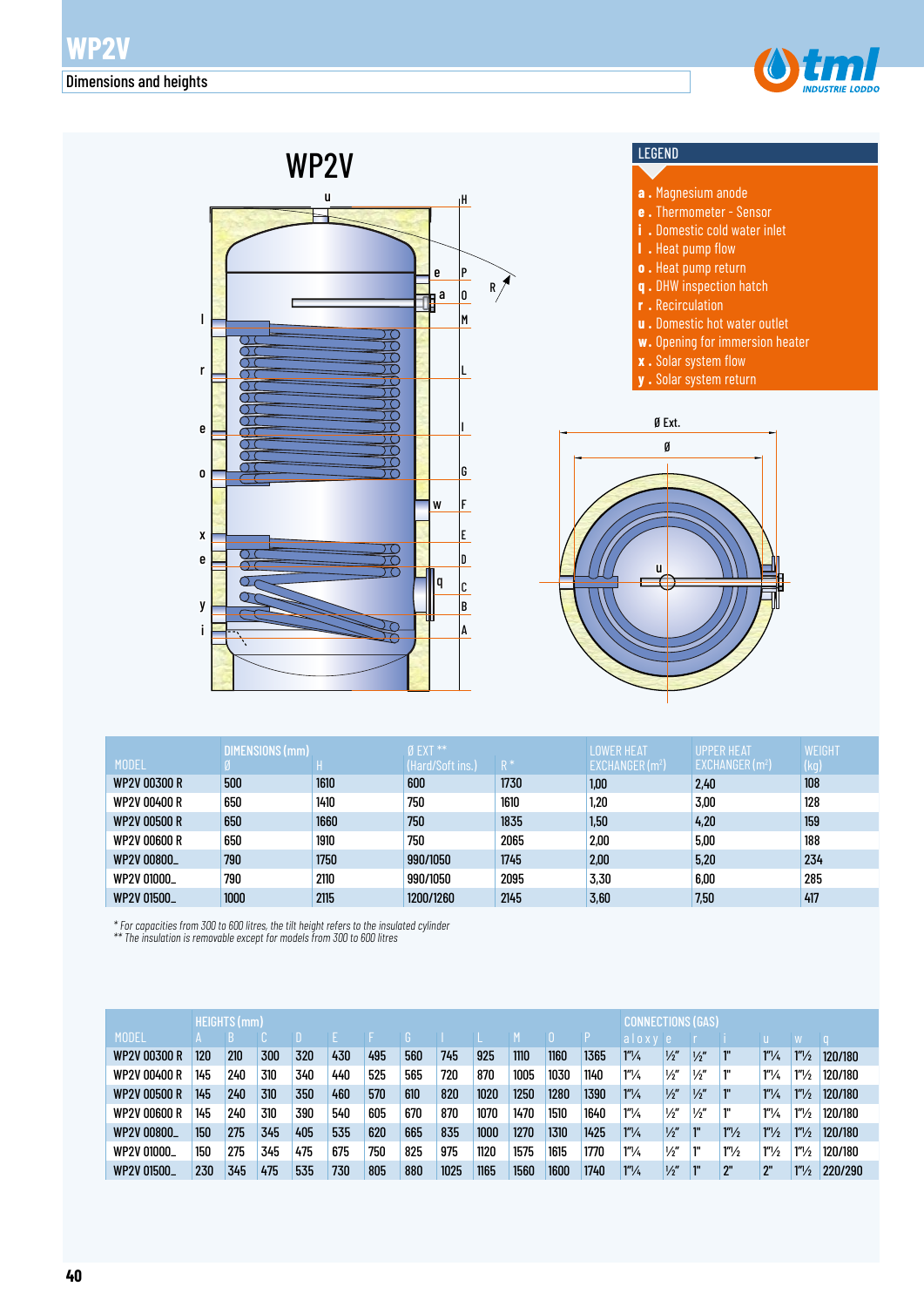

SOLUTIONS<br>FOR HEAT PUMPS FOR HEAT PUMPS

#### System layout

*Disclaimer: this layout is purely indicative. It does not replace consultant's design*

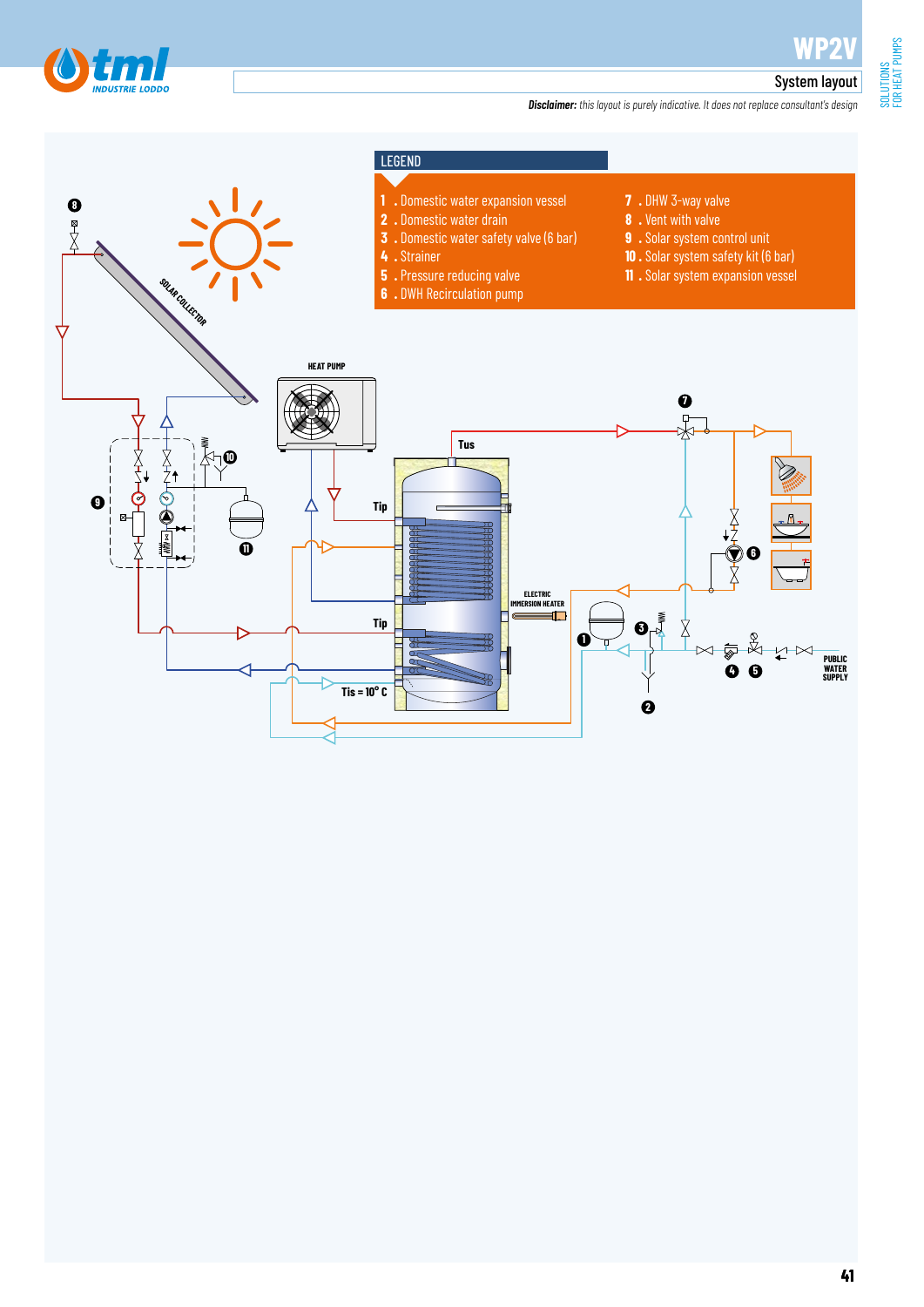



Data related to the lower heat exchanger

|                                | <b>MODEL</b>                                      |                                   |                          |      |            | <b>WP2V 00400R</b>          |                          |        |            | <b>WP2V 00500R</b>       |                              |            |        |  |  |
|--------------------------------|---------------------------------------------------|-----------------------------------|--------------------------|------|------------|-----------------------------|--------------------------|--------|------------|--------------------------|------------------------------|------------|--------|--|--|
|                                | HEAT EXCHANGER (m <sup>2</sup> ) [L] <sup>1</sup> | <b>WP2V 00300R</b><br>$1,0$ [7,1] |                          |      |            |                             |                          |        |            | 1,5[10,6]                |                              |            |        |  |  |
|                                | PRIMARY FLOW (m <sup>3</sup> /h)                  | $\overline{3}$                    |                          |      |            | 1,2 [8,5]<br>$\overline{3}$ |                          |        |            | $\overline{3}$           |                              |            |        |  |  |
|                                | PRIMARY TEMP. (°C)                                | 50                                | 60                       | 70   | $80\,$     | $50\,$                      | 60                       | $70\,$ | 80         | 50                       | $60\,$                       | $70\,$     | $80\,$ |  |  |
|                                |                                                   |                                   | 344                      | 487  | 511        | 441                         | 475                      | 673    | 701        | 534                      | 574                          | 813        | 848    |  |  |
| DHW FROM<br>10 TD 45 °C        | LITRES 10' (L/10') <sup>2</sup>                   | 316                               |                          |      |            |                             |                          |        |            | 825                      |                              |            | 1692   |  |  |
|                                | LITRES FIRST HOUR <sup>2</sup>                    | 515                               | 683                      | 950  | 1094       | 678                         | 877                      | 1222   | 1391       |                          | 1068                         | 1486       |        |  |  |
|                                | CONTINUOUS DRAW (L) 3                             | 251                               | 429                      | 586  | 737        | 299                         | 508                      | 693    | 871        | 368                      | 623                          | 849        | 1066   |  |  |
|                                | POWER (kW)                                        | 10                                | $17\,$                   | 24   | 30         | 12                          | 21                       | 28     | 35         | 15                       | 25                           | 35         | 43     |  |  |
|                                | PREHEATING <sup>3</sup> (min)                     | 72                                | 42                       | 30   | 24         | 87                          | 50                       | 37     | 29         | 86                       | 50                           | 36         | 29     |  |  |
| <b>DHW FROM</b><br>10 TO 60 °C | LITRES 10' (L/10') <sup>2</sup>                   | $\overline{\phantom{0}}$          | $\qquad \qquad -$        | 322  | 341        | $\overline{\phantom{0}}$    | $\overline{\phantom{0}}$ | 449    | 471        | $\overline{\phantom{a}}$ | $\blacksquare$               | 542        | 570    |  |  |
|                                | LITRES FIRST HOUR <sup>2</sup>                    |                                   | L,                       | 552  | 667        | $\overline{\phantom{a}}$    | $\blacksquare$           | 722    | 858        | $\blacksquare$           | ÷,                           | 878        | 1045   |  |  |
|                                | CONTINUOUS DRAW (L) 3                             | $\overline{\phantom{a}}$          | $\overline{\phantom{0}}$ | 291  | 412        | $\overline{\phantom{0}}$    | $\overline{\phantom{a}}$ | 345    | 488        | $\overline{\phantom{a}}$ | $\overline{\phantom{a}}$     | 424        | 599    |  |  |
|                                | POWER (kW)                                        | $\overline{\phantom{a}}$          | ÷,                       | 17   | 24         | $\overline{\phantom{a}}$    | $\overline{\phantom{a}}$ | $20\,$ | ${\bf 28}$ | $\overline{\phantom{a}}$ | $\overline{\phantom{a}}$     | 25         | 35     |  |  |
|                                | PREHEATING <sup>3</sup> (min)                     | $\overline{\phantom{0}}$          | $\overline{\phantom{0}}$ | 62   | 43         | $\overline{\phantom{0}}$    | $\overline{\phantom{0}}$ | 75     | 52         | $\overline{\phantom{a}}$ | $\qquad \qquad \blacksquare$ | 74         | 52     |  |  |
|                                | NL <sup>4</sup>                                   | 4                                 |                          |      |            | $\boldsymbol{6}$            |                          |        |            | ${\bf 8}$                |                              |            |        |  |  |
|                                |                                                   |                                   |                          |      |            |                             |                          |        |            |                          |                              |            |        |  |  |
|                                | <b>MODEL</b>                                      | <b>WP2V 00600R</b>                |                          |      |            | <b>WP2V 00800.</b>          |                          |        |            |                          | <b>WP2V 01000_</b>           |            |        |  |  |
|                                | HEAT EXCHANGER (m <sup>2</sup> ) [L] <sup>1</sup> | 2,0 [14,2]                        |                          |      |            | 2,0 [14,2]                  |                          |        |            | 3,3 [23,4]               |                              |            |        |  |  |
| DHW FROM<br>10 TD 45 °C        | PRIMARY FLOW (m3/h)                               | $\overline{3}$                    |                          |      |            | $\overline{3}$              |                          |        |            | $\overline{3}$           |                              |            |        |  |  |
|                                | PRIMARY TEMP. (°C)                                | 50                                | 60                       | 70   | $80\,$     | 50                          | 60                       | $70\,$ | $80\,$     | 50                       | 60                           | $70\,$     | 80     |  |  |
|                                | LITRES 10' (L/10') <sup>2</sup>                   | 632                               | 684                      | 968  | 1012       | 788                         | 840                      | 1191   | 1235       | 1003                     | 1080                         | 1527       | 1592   |  |  |
|                                | LITRES FIRST HOUR <sup>2</sup>                    | 1167                              | 1468                     | 1835 | 2098       | 1167                        | 1478                     | 2058   | 2321       | 1591                     | 2056                         | 2842       | 3232   |  |  |
|                                | CONTINUOUS DRAW (L) 3                             | 479                               | 806                      | 1095 | 1372       | 479                         | 806                      | 1095   | 1372       | 743                      | 1233                         | 1661       | 2071   |  |  |
|                                | POWER (kW)                                        | 19                                | 33                       | 45   | 56         | 19                          | 33                       | 45     | 56         | 30                       | 50                           | 68         | 84     |  |  |
|                                | PREHEATING <sup>3</sup> (min)                     | 79                                | 46                       | 33   | 27         | 101                         | 59                       | 43     | 34         | 85                       | 49                           | 36         | 29     |  |  |
|                                | LITRES 10' (L/10') <sup>2</sup>                   |                                   | $\qquad \qquad -$        | 644  | 679        | $\overline{a}$              | $\Box$                   | 800    | 835        | $\overline{\phantom{a}}$ | $\blacksquare$               | 1020       | 1073   |  |  |
|                                | LITRES FIRST HOUR <sup>2</sup>                    |                                   | $\overline{\phantom{0}}$ | 1080 | 1293       | $\blacksquare$              | $\overline{\phantom{a}}$ | 1236   | 1449       | $\Box$                   | $\overline{\phantom{a}}$     | 1694       | 2011   |  |  |
| DHW FROM<br>10 TO 60 °C        | CONTINUOUS DRAW (L) <sup>3</sup>                  | $\overline{\phantom{a}}$          | $\qquad \qquad -$        | 551  | 775        | $\frac{1}{2}$               | $\overline{\phantom{a}}$ | 551    | 775        | $\overline{\phantom{a}}$ | $\qquad \qquad \blacksquare$ | 851        | 1186   |  |  |
|                                | POWER (kW)                                        |                                   | ÷,                       | 32   | 45         | $\blacksquare$              | $\overline{\phantom{a}}$ | 32     | 45         | $\overline{\phantom{a}}$ | $\blacksquare$               | $\pmb{49}$ | 69     |  |  |
|                                | PREHEATING <sup>3</sup> (min)                     | $\overline{\phantom{0}}$          | $\overline{\phantom{0}}$ | 68   | 48         | $\overline{\phantom{0}}$    | $\overline{\phantom{a}}$ | 87     | 61         |                          | $\qquad \qquad \blacksquare$ | 73         | 51     |  |  |
|                                | NL <sup>4</sup>                                   | 13                                |                          |      |            | 16                          |                          |        |            | 29                       |                              |            |        |  |  |
|                                |                                                   |                                   |                          |      |            |                             |                          |        |            |                          |                              |            |        |  |  |
|                                |                                                   |                                   |                          |      |            |                             |                          |        |            |                          |                              |            |        |  |  |
|                                | <b>MODEL</b>                                      | <b>WP2V 01500_</b><br>3,6[25,5]   |                          |      |            |                             |                          |        |            |                          |                              |            |        |  |  |
|                                | HEAT EXCHANGER (m <sup>2</sup> ) [L] <sup>1</sup> |                                   |                          |      |            |                             |                          |        |            |                          |                              |            |        |  |  |
|                                | PRIMARY FLOW (m <sup>3</sup> /h)                  | 4                                 |                          |      |            |                             |                          |        |            |                          |                              |            |        |  |  |
| DHW FROM<br>10 TO 45 °C        | PRIMARY TEMP. (°C)                                | 50                                | 60                       | 70   | 80         |                             |                          |        |            |                          |                              |            |        |  |  |
|                                | LITRES 10' (L/10') <sup>2</sup>                   | 1533                              | 2192                     | 2299 | 2373       |                             |                          |        |            |                          |                              |            |        |  |  |
|                                | LITRES FIRST HOUR <sup>2</sup>                    | 1621                              | 2723                     | 3790 | 4236       |                             |                          |        |            |                          |                              |            |        |  |  |
|                                | CONTINUOUS DRAW (L) 3                             | 833                               | 1392                     | 1883 | 2353       |                             |                          |        |            |                          |                              |            |        |  |  |
|                                | POWER (kW)                                        | 34                                | 57                       | 77   | 96         |                             |                          |        |            |                          |                              |            |        |  |  |
|                                | PREHEATING <sup>3</sup> (min)                     | 117                               | 68                       | 50   | 39         |                             |                          |        |            |                          |                              |            |        |  |  |
| DHW FROM<br>10 TO 60 °C        | LITRES 10' (L/10') <sup>2</sup>                   |                                   | $\overline{\phantom{0}}$ | 1552 | 1613       |                             |                          |        |            |                          |                              |            |        |  |  |
|                                | LITRES FIRST HOUR <sup>2</sup>                    | $\overline{\phantom{a}}$          | ٠                        | 2310 | 2673       |                             |                          |        |            |                          |                              |            |        |  |  |
|                                | CONTINUOUS DRAW (L) 3                             | $\overline{\phantom{a}}$          | -                        | 957  | 1339       |                             |                          |        |            |                          |                              |            |        |  |  |
|                                | POWER (kW)                                        |                                   | ٠                        | 56   | ${\bf 78}$ |                             |                          |        |            |                          |                              |            |        |  |  |
|                                | PREHEATING <sup>3</sup> (min)                     |                                   | -                        | 101  | 71         |                             |                          |        |            |                          |                              |            |        |  |  |

*(1) Volume of fluid contained in the heat exchanger*

 $NL<sup>4</sup>$ 

*(2) Obtainable with pre-heated cylinder (at 45 °C with primary side set at 50 or 60 °C and pre-heated at 60 °C in the other cases) and a running heat source (3) With a proper power heat source generator*

43

*(4) Primary side 80 °C - Secondary side 10-45 °C*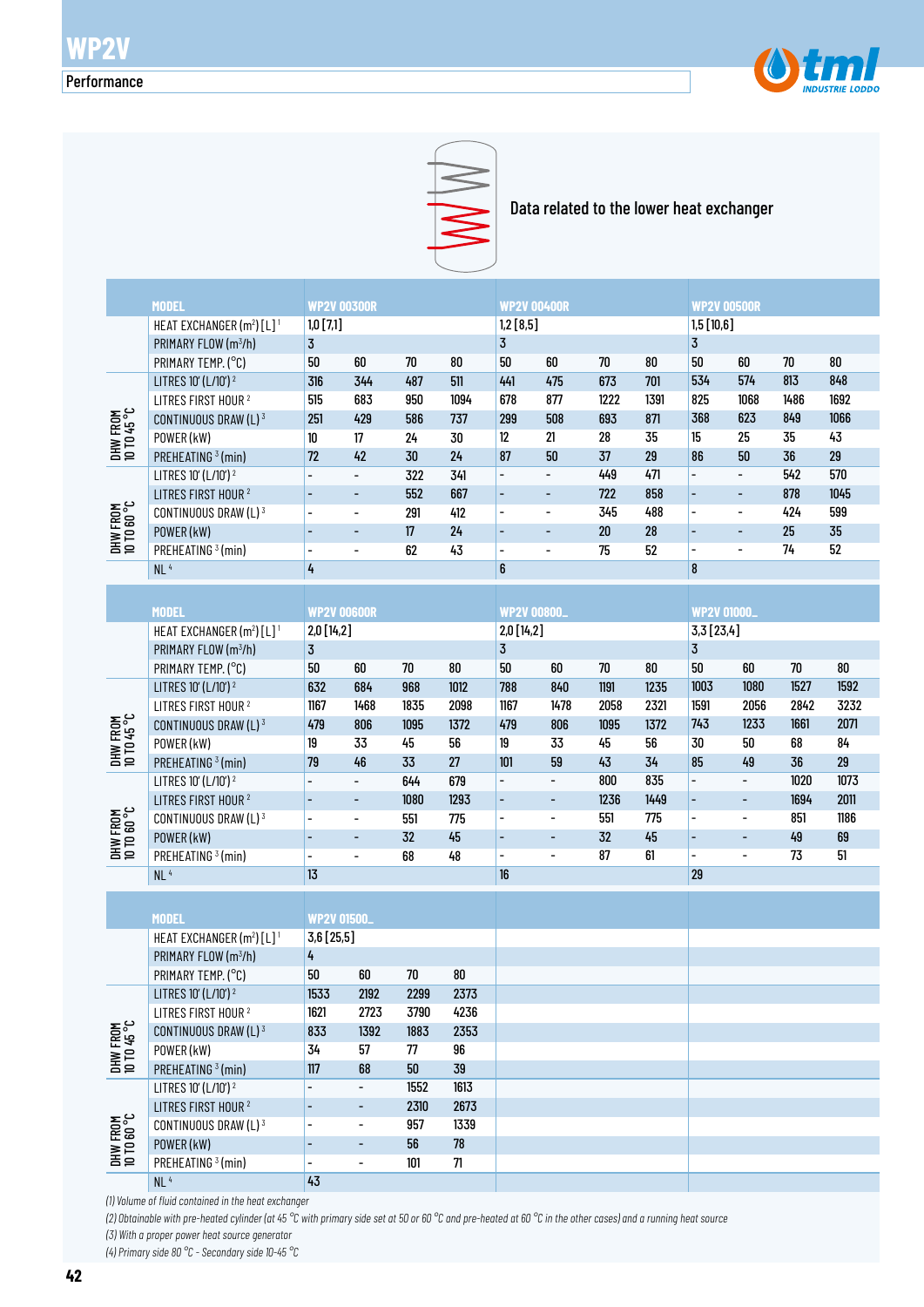SOLUTIONS<br>FOR HEAT PUMPS FOR HEAT PUMPS



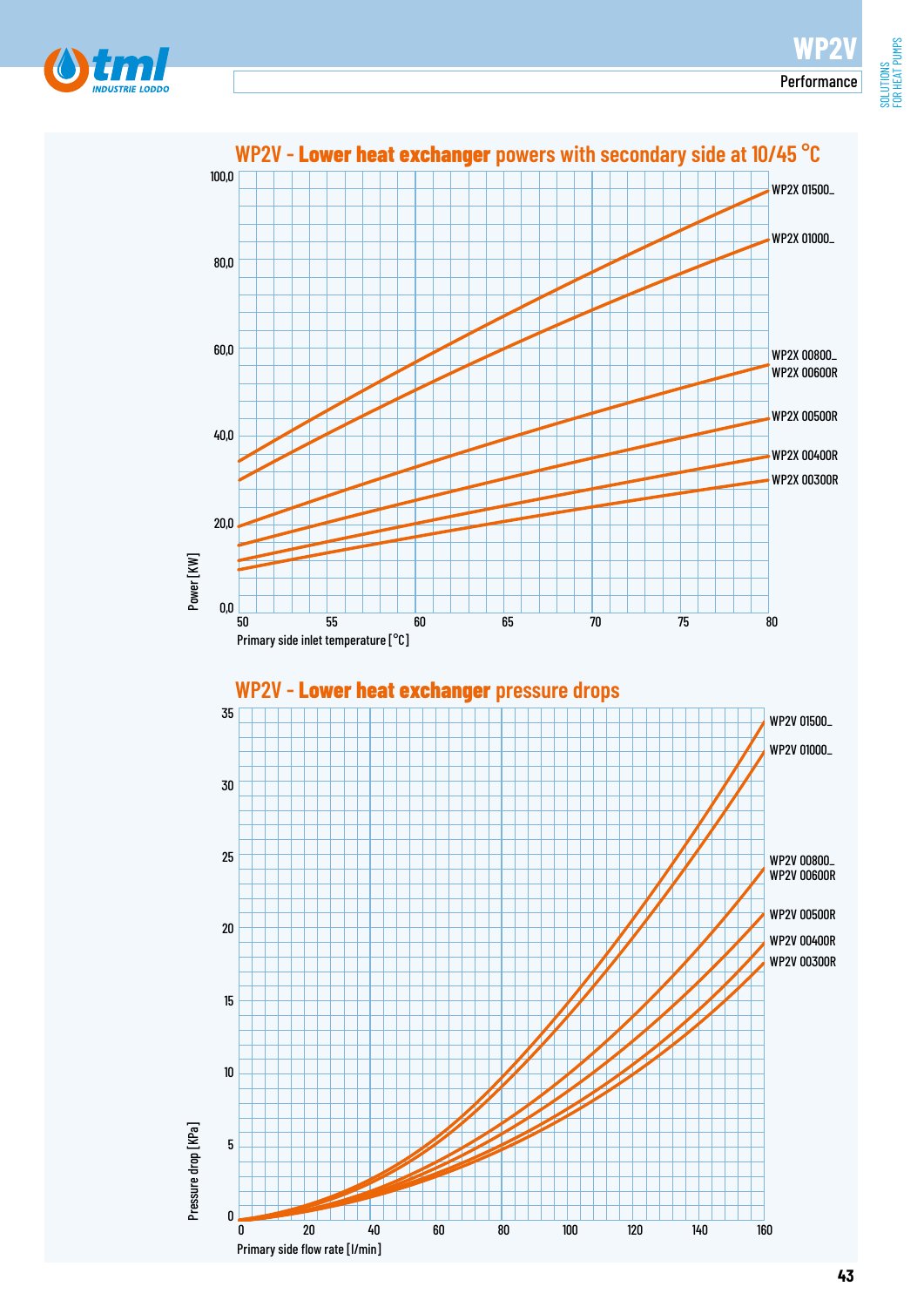



#### Data related to the upper heat exchanger

*The performance values in the chart refer to the partial volume of water affected by the heat exchanger* 

|                                                    | <b>MODEL</b>                                      | <b>WP2V 00300R</b>       |                              |             |        | <b>WP2V 00400R</b>           |                              |      |      | <b>WP2V 00500R</b>           |                          |        |        |  |
|----------------------------------------------------|---------------------------------------------------|--------------------------|------------------------------|-------------|--------|------------------------------|------------------------------|------|------|------------------------------|--------------------------|--------|--------|--|
|                                                    | HEAT EXCHANGER (m <sup>2</sup> ) [L] <sup>1</sup> | 2,4 [17,0]               |                              |             |        | 3,0 [21,3]                   |                              |      |      | $4,2$ [29,8]                 |                          |        |        |  |
|                                                    | PRIMARY FLOW (m <sup>3</sup> /h)                  | $\overline{2}$           |                              |             |        | 3                            | 60                           | 70   | 80   | 3<br>50                      | $60\,$                   |        | $80\,$ |  |
|                                                    | PRIMARY TEMP. (°C)                                | 50                       | 60                           | 70          | 80     | $50\,$                       |                              |      |      |                              |                          | 70     |        |  |
| DHW FROM<br>10 TD 45 °C<br>DHW FROM<br>10 TO 60 °C | LITRES 10' (L/10') <sup>2</sup>                   | 265                      | 320                          | 445         | 492    | 345                          | 417                          | 582  | 643  | 445                          | 538                      | 747    | 824    |  |
|                                                    | LITRES FIRST HOUR <sup>2</sup>                    | 687                      | 1018                         | 1385        | 1661   | 888                          | 1320                         | 1801 | 2164 | 1164                         | 1718                     | 2330   | 2792   |  |
|                                                    | CONTINUOUS DRAW (L) 3                             | 533                      | 881                          | 1186        | 1477   | 685                          | 1140                         | 1540 | 1922 | 907                          | 1491                     | 2000   | 2485   |  |
|                                                    | POWER (kW)                                        | 22                       | 36                           | 48          | 60     | 28                           | 46                           | 63   | 78   | 37                           | 61                       | 81     | 101    |  |
|                                                    | PREHEATING <sup>3</sup> (min)                     | 24                       | 14                           | 10          | 8      | 24                           | 14                           | 10   | 8    | 24                           | 14                       | $10\,$ | 8      |  |
|                                                    | LITRES 10' (L/10') <sup>2</sup>                   | $\overline{\phantom{a}}$ | $\overline{\phantom{a}}$     | 277         | 315    | $\overline{a}$               | $\overline{\phantom{a}}$     | 361  | 411  | $\overline{\phantom{0}}$     | $\blacksquare$           | 466    | 529    |  |
|                                                    | LITRES FIRST HOUR <sup>2</sup>                    |                          | $\qquad \qquad \blacksquare$ | 760         | 986    | ÷,                           | $\qquad \qquad \blacksquare$ | 983  | 1279 | $\overline{\phantom{a}}$     | $\overline{\phantom{a}}$ | 1286   | 1665   |  |
|                                                    | CONTINUOUS DRAW (L) 3                             | $\overline{\phantom{0}}$ | $\qquad \qquad \blacksquare$ | 610         | 848    | $\overline{\phantom{0}}$     | $\overline{\phantom{a}}$     | 786  | 1097 | $\overline{\phantom{a}}$     | $\overline{\phantom{a}}$ | 1037   | 1435   |  |
|                                                    | POWER (kW)                                        | $\overline{\phantom{a}}$ | ٠                            | 35,5        | 49,3   | $\qquad \qquad -$            | $\qquad \qquad \blacksquare$ | 45,7 | 63,8 | $\qquad \qquad \blacksquare$ | $\overline{\phantom{a}}$ | 60,3   | 83,4   |  |
|                                                    | PREHEATING <sup>3</sup> (min)                     | $\overline{\phantom{a}}$ | $\overline{\phantom{a}}$     | 21          | 15     | $\overline{\phantom{a}}$     | $\blacksquare$               | 21   | 15   | $\overline{\phantom{a}}$     | $\overline{\phantom{a}}$ | 21     | 15     |  |
|                                                    | NL <sup>4</sup>                                   | 8                        |                              |             |        | 12                           |                              |      |      | 19                           |                          |        |        |  |
|                                                    |                                                   |                          |                              |             |        |                              |                              |      |      |                              |                          |        |        |  |
|                                                    | <b>MODEL</b>                                      | <b>WP2V 00600R</b>       |                              |             |        | <b>WP2V 00800.</b>           |                              |      |      | <b>WP2V 01000_</b>           |                          |        |        |  |
|                                                    | HEAT EXCHANGER (m <sup>2</sup> ) [L] <sup>1</sup> | $5,0$ [35,5]             |                              |             |        | 5,2 [36,9]                   |                              |      |      | 6,0[42,6]                    |                          |        |        |  |
| DHW FROM<br>10 TD 45 °C                            | PRIMARY FLOW (m <sup>3</sup> /h)                  | 3                        |                              |             |        | 3                            |                              |      |      | $\overline{3}$               |                          |        |        |  |
|                                                    | PRIMARY TEMP. (°C)                                | 50                       | $60\,$                       | 70          | 80     | 50                           | 60                           | 70   | 80   | 50                           | 60                       | $70\,$ | $80\,$ |  |
|                                                    | LITRES 10' (L/10') <sup>2</sup>                   | 526                      | 630                          | 876         | 961    | 611                          | 718                          | 1000 | 1088 | 717                          | 833                      | 1160   | 1256   |  |
|                                                    | LITRES FIRST HOUR <sup>2</sup>                    | 1352                     | 1975                         | 2672        | 3187   | 1462                         | 2102                         | 2846 | 3374 | 1666                         | 2363                     | 3193   | 3767   |  |
|                                                    | CONTINUOUS DRAW (L) 3                             | 1042                     | 1699                         | 2269        | 2812   | 1075                         | 1748                         | 2332 | 2888 | 1198                         | 1933                     | 2568   | 3173   |  |
|                                                    | POWER (kW)                                        | 42                       | 69                           | 92          | 114    | 44                           | 71                           | 95   | 118  | 49                           | 79                       | 105    | 129    |  |
|                                                    | PREHEATING <sup>3</sup> (min)                     | 26                       | 15                           | $\mathbf l$ | 9      | 31                           | 18                           | 13   | 11   | 34                           | 20                       | 15     | 12     |  |
|                                                    | LITRES 10' (L/10') <sup>2</sup>                   |                          | $\overline{\phantom{a}}$     | 550         | 620    | $\frac{1}{2}$                | $\qquad \qquad -$            | 635  | 708  | $\overline{\phantom{a}}$     | $\overline{\phantom{0}}$ | 743    | 822    |  |
|                                                    | LITRES FIRST HOUR <sup>2</sup>                    |                          | $\overline{\phantom{a}}$     | 1490        | 1915   | $\qquad \qquad \blacksquare$ | -                            | 1604 | 2040 | $\overline{\phantom{a}}$     | $\overline{\phantom{a}}$ | 1820   | 2295   |  |
|                                                    | CONTINUOUS DRAW (L) 3                             | $\overline{\phantom{a}}$ | $\overline{\phantom{a}}$     | 1188        | 1635   | $\overline{\phantom{a}}$     | $\overline{\phantom{0}}$     | 1224 | 1683 | $\overline{\phantom{a}}$     | $\overline{\phantom{0}}$ | 1361   | 1861   |  |
|                                                    | POWER (kW)                                        |                          | $\overline{\phantom{a}}$     | 69,1        | 95,1   | $\overline{\phantom{a}}$     | $\overline{\phantom{0}}$     | 71,2 | 97,9 | $\overline{\phantom{a}}$     | ٠                        | 79,1   | 108,2  |  |
| DHW FROM<br>10 TO 60 °C                            | PREHEATING <sup>3</sup> (min)                     | $\overline{\phantom{a}}$ | $\overline{\phantom{a}}$     | 23          | $16\,$ | $\overline{\phantom{a}}$     | -                            | 27   | 19   | $\overline{\phantom{0}}$     | $\overline{\phantom{0}}$ | 30     | 21     |  |
|                                                    | NL <sup>4</sup>                                   | 22                       |                              |             |        | 26                           |                              |      |      | 31                           |                          |        |        |  |
|                                                    |                                                   |                          |                              |             |        |                              |                              |      |      |                              |                          |        |        |  |
|                                                    | <b>MODEL</b>                                      | <b>WP2V 01500_</b>       |                              |             |        |                              |                              |      |      |                              |                          |        |        |  |
|                                                    | HEAT EXCHANGER (m <sup>2</sup> ) [L] <sup>1</sup> | 7,5[53,2]                |                              |             |        |                              |                              |      |      |                              |                          |        |        |  |
|                                                    | PRIMARY FLOW (m <sup>3</sup> /h)                  | 4                        |                              |             |        |                              |                              |      |      |                              |                          |        |        |  |
|                                                    | PRIMARY TEMP. (°C)                                | 50                       | 60                           | 70          | 80     |                              |                              |      |      |                              |                          |        |        |  |
| DHW FROM<br>10 TO 45 °C<br>DHW FROM<br>10 TO 60 °C | LITRES 10' (L/10') <sup>2</sup>                   | 1060                     | 1209                         | 1690        | 1813   |                              |                              |      |      |                              |                          |        |        |  |
|                                                    | LITRES FIRST HOUR <sup>2</sup>                    | 2265                     | 3160                         | 4287        | 5025   |                              |                              |      |      |                              |                          |        |        |  |
|                                                    | CONTINUOUS DRAW (L) 3                             | 1522                     | 2464                         | 3281        | 4058   |                              |                              |      |      |                              |                          |        |        |  |
|                                                    | POWER (kW)                                        | 62                       | 100                          | 134         | 165    |                              |                              |      |      |                              |                          |        |        |  |
|                                                    | PREHEATING <sup>3</sup> (min)                     | 42                       | 24                           | 18          | 14     |                              |                              |      |      |                              |                          |        |        |  |
|                                                    | LITRES 10' (L/10') <sup>2</sup>                   |                          | $\qquad \qquad \blacksquare$ | 1093        | 1195   |                              |                              |      |      |                              |                          |        |        |  |
|                                                    | LITRES FIRST HOUR <sup>2</sup>                    |                          | ۰                            | 2464        | 3074   |                              |                              |      |      |                              |                          |        |        |  |
|                                                    | CONTINUOUS DRAW (L) 3                             | $\overline{\phantom{0}}$ | -                            | 1731        | 2373   |                              |                              |      |      |                              |                          |        |        |  |
|                                                    | POWER (kW)                                        |                          | ٠                            | 100,7       | 138,0  |                              |                              |      |      |                              |                          |        |        |  |
|                                                    | PREHEATING $\frac{3}{2}$ (min)                    |                          | $\qquad \qquad \blacksquare$ | 36          | 25     |                              |                              |      |      |                              |                          |        |        |  |

*(1) Volume of fluid contained in the heat exchanger*

PREHEATING 3 (min)

 $NL<sup>4</sup>$ 

*(2) Obtainable with pre-heated cylinder (at 45 °C with primary side set at 50 or 60 °C and pre-heated at 60 °C in the other cases) and a running heat source (3) With a proper power heat source generator*

- - 36 25

47

*(4) Primary side 80 °C - Secondary side 10-45 °C*